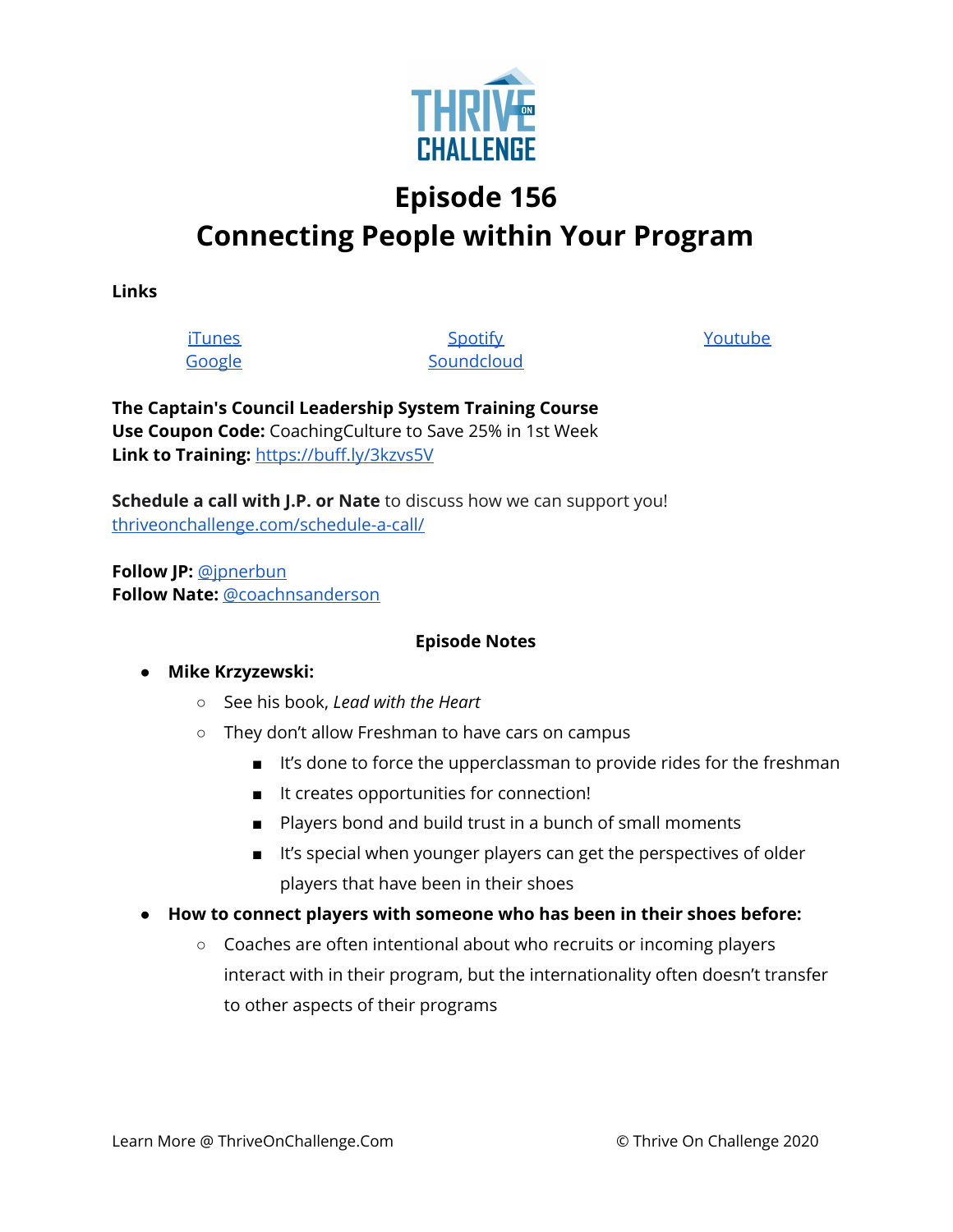

- Consider the moments that are typically challenging for players in the various stages of your team/program
	- These are the places where athletes need another voice

### **● Nate's example:**

- Decided to bring a freshman up to the varsity team, which was unusual in his program
- Set up a meeting with the freshman and three of the captains
	- The captains gave her a box containing a varsity uniform
	- Nate told her why they brought her up, then gave the captains and opportunity to share their experiences coming up as a freshman or sophomore
		- The captains spoke into the common fears and frustrations they experienced
		- The captains spoke belief into the player
		- The captains committed to making her feel welcomed

### **● Considering the upcoming struggles:**

- At the first captains meeting, Nate has former captains come back and speak to the new captains about what it's like
	- They tell the new captains what they have to be willing to do
	- This is what's difficult about it
	- They tell the new captains they're willing to talk with them about things as the season goes on
	- Here's how the program grew last season, now we're handing it on to you!

### **● Other things to consider:**

- This can be powerful to use when players are in various difficult situations
	- Ex: going through a shooting slump, a role player, a player has a reduced role, etc.
	- Connect them with someone who has gone through the same thing